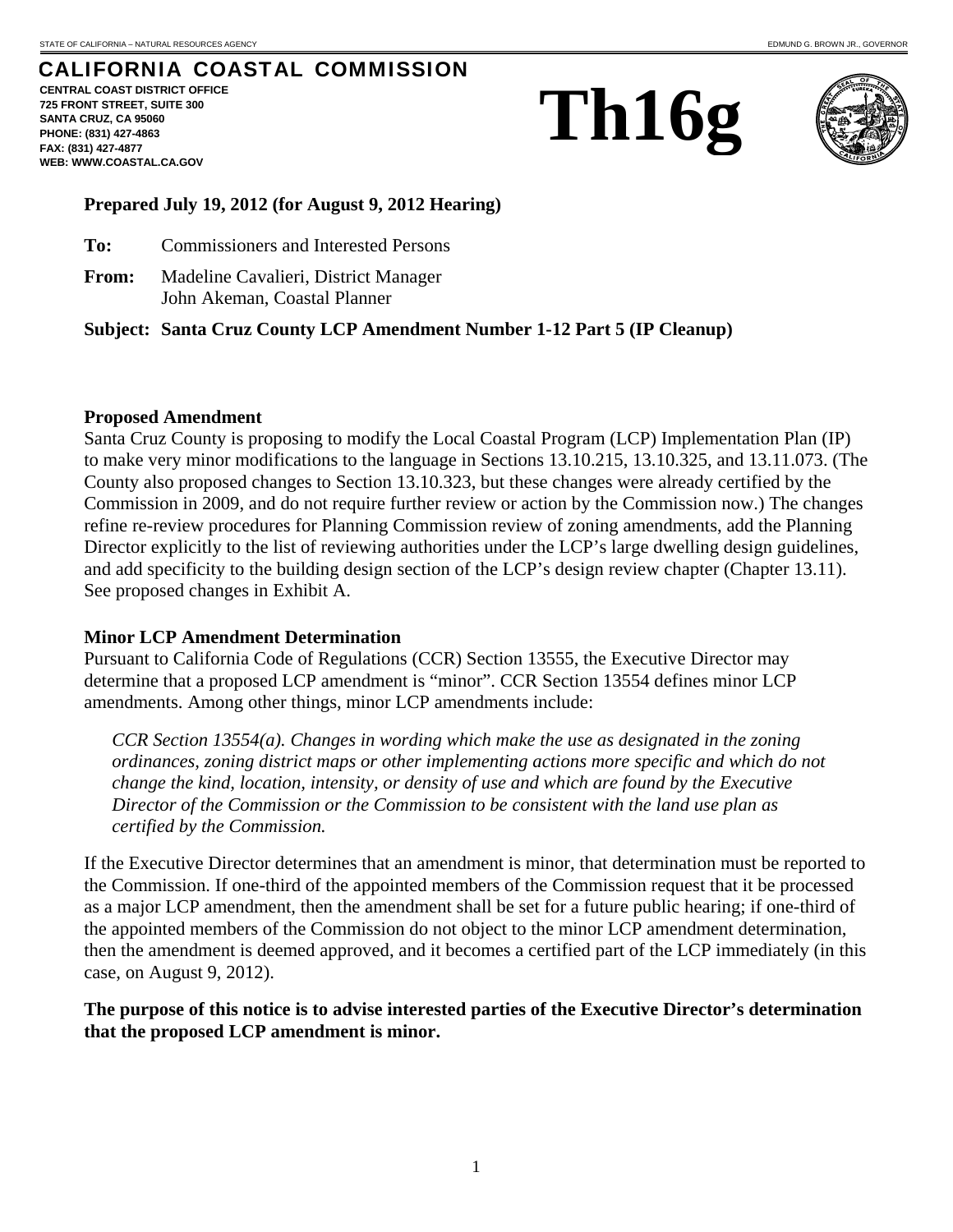The proposed changes are relatively minor in nature, and will not significantly substantively alter coastal resource protection under the LCP. The change related to Planning Commission review of zoning amendments (page 1 of Exhibit A) will mean that the Planning Commission will re-review any modifications adopted by the Board of Supervisors that the Planning Commission did not consider in its deliberations, whereas the current LCP language limits such re-review process to those modifications considered substantial. The effect should be to foster more comprehensive evaluation of potential amendments, including more opportunity for public participation. With respect to the large dwelling design guidelines change (page 2 of Exhibit A), this will only make explicit what is implicit, namely that the Planning Director is among the entities for which the guidelines are an appropriate application review tool. Finally, in terms of the building design change (page 2 of Exhibit A), the modified language only strengthens the LCP by ensuring that all of the neighborhood compatibility factors apply, and not a subset as is currently the case.

## **California Environmental Quality Act (CEQA)**

The Coastal Commission's review and development process for LCPs and LCP amendments has been certified by the Secretary of Resources as being the functional equivalent of the environmental review required by CEQA. The County adopted a Negative Declaration for the amendment under CEQA. This report has discussed the relevant coastal resource issues with the proposal, and has concluded that the proposed LCP amendment is not expected to result in any significant adverse impact on the environment. Thus, it is unnecessary for the Commission to suggest modifications to the proposed amendment to address adverse environmental impacts because the proposed amendment, as submitted, will not result in any significant environmental effects for which feasible mitigation measures would be required.

### **Coastal Commission Concurrence**

The Executive Director will report this minor LCP amendment determination, and any comments received on it, to the Coastal Commission at its August 9, 2012 meeting at the Santa Cruz County Board of Supervisors Chambers at 701 Ocean Street in Santa Cruz. If you have any questions or need additional information regarding the proposed amendment or the method under which it is being processed, please contact John Akeman at the Central Coast District Office in Santa Cruz. If you wish to comment on and/or object to the proposed minor LCP amendment determination, please do so by August 3, 2012.

## **Procedural Note - LCP Amendment Action Deadline**

This proposed LCP amendment was filed as complete on July 9, 2012. It is IP only and the 60-day action deadline is September 7, 2012. Thus, unless the Commission extends the action deadline (it may be extended by up to one year), the Commission has until September 7, 2012 to take a final action on this LCP amendment.

Exhibits: Exhibit A: Proposed Amendments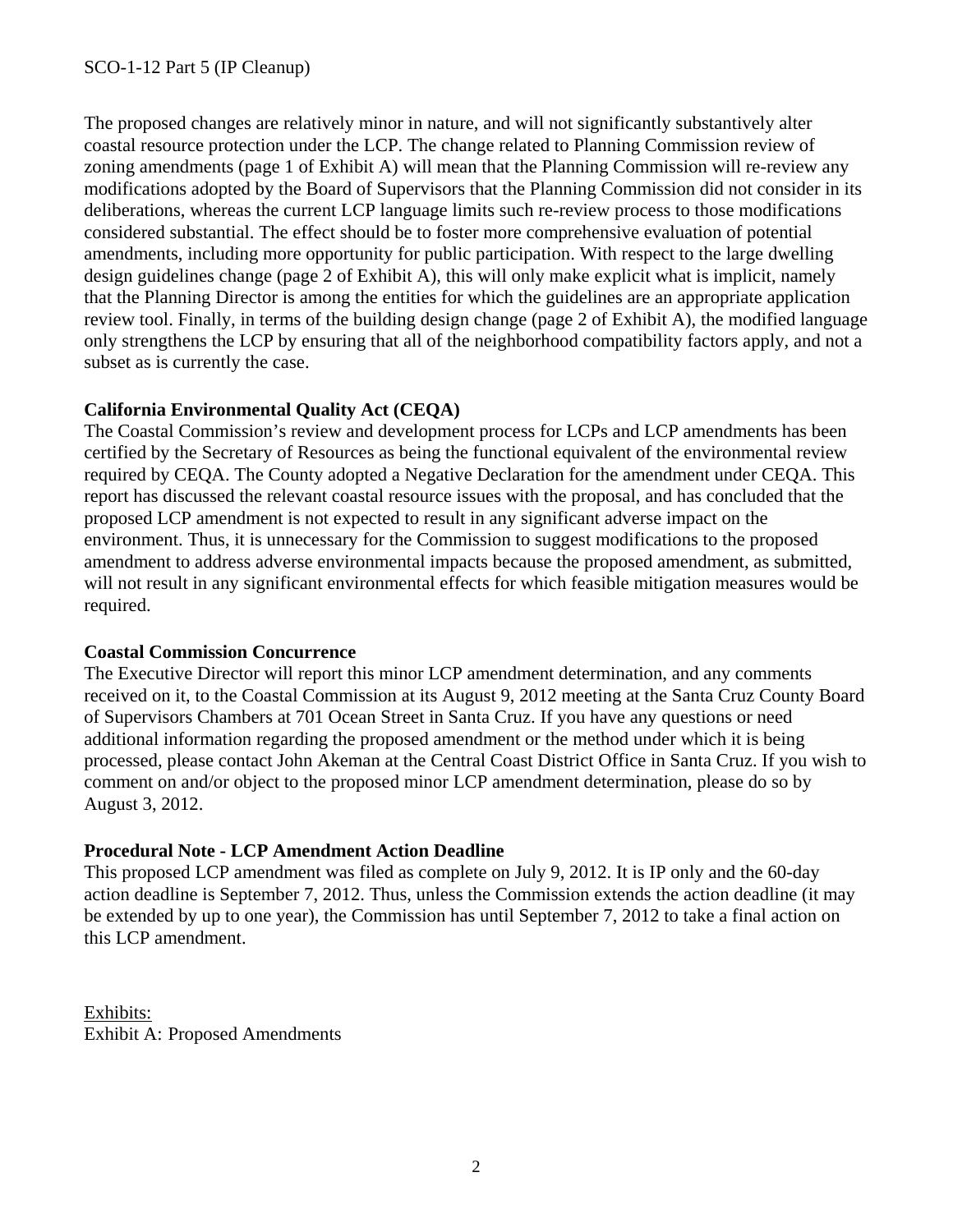# **LCP Amendment SCO-1-12 Part 5**

Subdivision (f) of Section 13.10.215, "Zoning Plan Amendment" of the Santa Cruz County Code, is hereby amended to read as follows:

(f) Board of Supervisors Action. The Clerk of the Board shall set a public hearing before the Board of Supervisors within thirty (30) days after the receipt of the report recommending a zoning amendment from the Planning Commission. The Board may approve, modify, or disapprove the Planning Commission's recommendation, provided that any substantial modification of the proposed zoning amendment (including the imposition of regulations which are less restrictive than those proposed by the commission or changes in proposed dwelling density or use) which was not previously considered by the Planning Commission shall be referred to the Planning Commission for their report and recommendation. The Planning Commission is not required to hold a public hearing on the referral, and their failure to respond within forty (40) days shall constitute approval. Any hearing may be continued from time to time.

Subdivision (e)6(B) of Section 13.10.323, ""Development standards for residential districts," of the Santa Cruz County Code is hereby amended to read as follows:

- (B) Side and Rear Yards.
	- i. An accessory structure which is attached to the main building shall be considered a part thereof, and shall be required to have the same setbacks as the main structure;
	- ii. A detached accessory structure which is located entirely within the required rear yard and which is smaller than one hundred twenty (120) square feet in size and ten (10) feet or less in height may be constructed to within three feet of the side and rear property lines;
	- iii. Garden trellises, garden statuary, birdbaths, freestanding barbeques, play equipment, swimming pool equipment, freestanding air conditioners, heat pumps and similar HVAC equipment and ground-mounted solar systems, if not exceeding six (6) feet in height, are not required to maintain side and rear yard setbacks and are excluded from the calculation of allowable lot coverage.

**The language in Section 13.10.323(B)(iii) was previously certified by The Commission on September 9, 2009 (SCO-MAJ-1-08 Part 3).**

> **Exhibit A SCO-1-12 Part 5 Page 1 of 2**